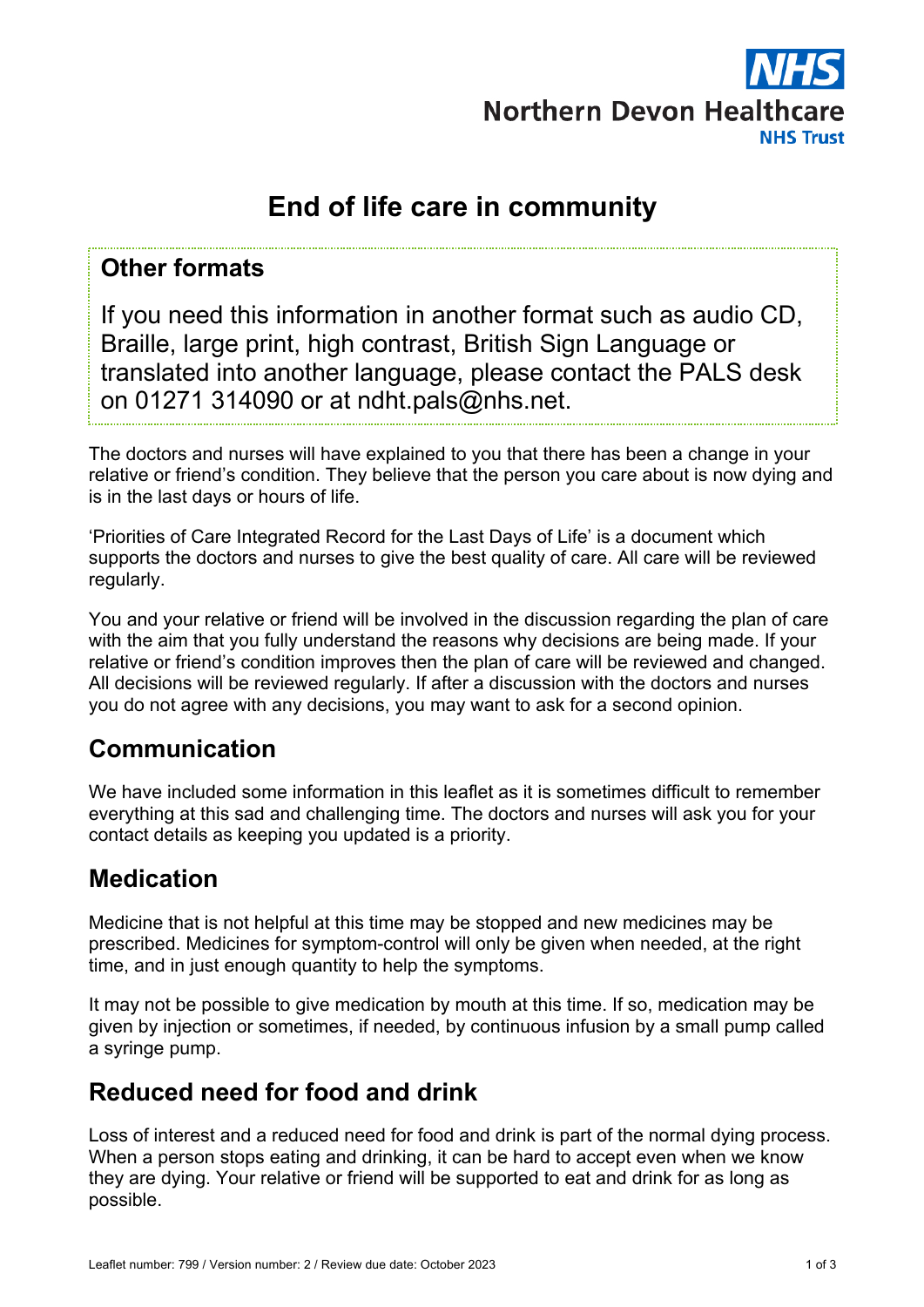# **Religious and spiritual needs**

A part of care includes the need for staff to determine the wishes of you and your relative or friend as regards to religious or spiritual needs.

You may be asked if you or your relative or friend have a religious preference or belief and you may want to consider specific support from a chaplain or religious advisor, regarding special needs now or at the time of death or after death.

Not everyone who dies has a formal religious tradition. The staff will explore any other values, beliefs, wishes or desires that you or your relative/friend may have at this time.

### **Comfort**

The doctors and nurses will not want to interrupt your time with your relative or friend. They will make sure that as far as possible any needs at this time are met. Please let them know if you feel those needs are not being met for whatever reason.

You can continue to care in important ways such as spending time together, sharing memories and news of family and friends.

**Caring well for your relative or friend is important to us. Please speak to the doctors or nurses if there are any questions that occur to you, no matter how insignificant you think they may be or how busy the staff may seem. This may all be very unfamiliar to you and we are here to explain, support and care.**

### **Where service is provided**

In your preferred place of residence.

**You can contact the community nursing team directly on**

\_\_\_\_\_\_\_\_\_\_\_\_\_\_\_\_\_\_\_\_\_\_\_\_\_\_\_\_\_\_\_\_\_\_\_\_\_

or your GP practice

## **Further information and support**

You may also find it helpful to talk to:

**Your GP**

**Your community nurses**

**Devon Doctors Out-of-hours Palliative GP Service** Tel: 0345 5049113

**Cruse Bereavement Care** Helpline: 0844 477 9400 Email: helpline@cruse.org.uk